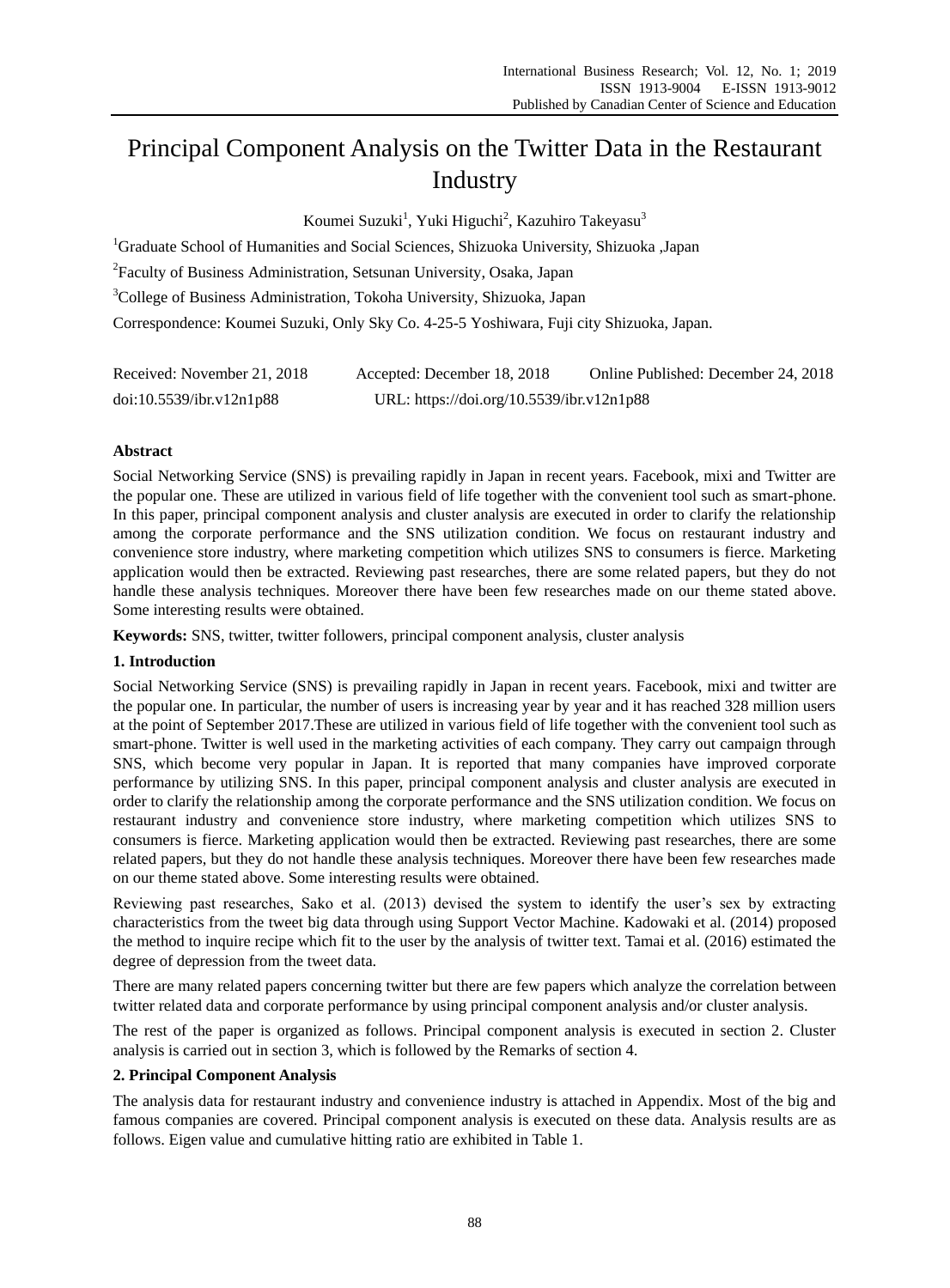| Component | Eigen value | Cumulative hitting ratio % |
|-----------|-------------|----------------------------|
|           | 7.542       | 44.364                     |
| 2         | 2.600       | 59.657                     |
| 3         | 2.051       | 71.724                     |
| 4         | 1.674       | 81.569                     |
| 5         | .930        | 87.040                     |
| 6         | .835        | 91.952                     |
|           | .597        | 95.462                     |
| 8         | .321        | 97.352                     |
| 9         | .271        | 98.944                     |
| 10        | .084        | 99.438                     |
| 11        | .057        | 99.771                     |
| 12        | .018        | 99.877                     |
| 13        | .010        | 99.937                     |
| 14        | .009        | 99.989                     |
| 15        | .001        | 99.996                     |
| 16        | .001        | 100.000                    |
| 17        | .000004325  | 100.000                    |

#### Table 1. Eigen value and Cumulative hitting ratio

Cumulative hitting ratio of the 1st principal component is 44.364% and cumulative hitting ratio up to the 2nd principal component is 59.657%, 3rd principal component is 71.724% 4th is 81.569%. i.e., nearly60 % of the data is explained by up to the 2nd principal component and over 80 % of the data is explained by up to the 4th principal component.

Next, factor loading matrix is exhibited in Table 2. In this Table, up to 4th principal component is exhibited.

Table 2. Factor Loading Matrix

|                          | Factor 1 | Factor 2 | Factor 3 | Factor 4 |
|--------------------------|----------|----------|----------|----------|
| Total assets             | .916     | .167     | $-.312$  | $-.001$  |
| Net Income               | .890     | .199     | $-.326$  | .058     |
| Operating Income         | .875     | .183     | $-.364$  | .027     |
| Ordinary income          | .873     | .183     | $-.375$  | .024     |
| Number of stores         | .828     | .075     | $-.146$  | $-.078$  |
| Number of tweets         | .802     | .058     | .358     | $-.402$  |
| twitter followers        | .791     | .537     | .035     | $-.017$  |
| replies                  | .723     | $-.266$  | .336     | .409     |
| amount of sales          | .708     | .248     | .424     | $-.106$  |
| user mentions            | .640     | $-.309$  | .346     | .375     |
| Number of twitter follow | .628     | .017     | .565     | $-.443$  |
| retweets                 | $-.306$  | .756     | $-.088$  | .085     |
| tweets retweeted         | $-.495$  | .692     | .062     | $-.283$  |
| tweets favorited         | $-.496$  | .672     | .060     | $-.223$  |
| links                    | $-.009$  | .018     | .696     | $-.223$  |
| hashtags                 | $-.089$  | .355     | .337     | .690     |
| Number of likes          | $-.075$  | .558     | .282     | .567     |

Next, plot chart is exhibited in Figure 1 where X axis is the 1st principal component and Y axis is the 2nd principal component.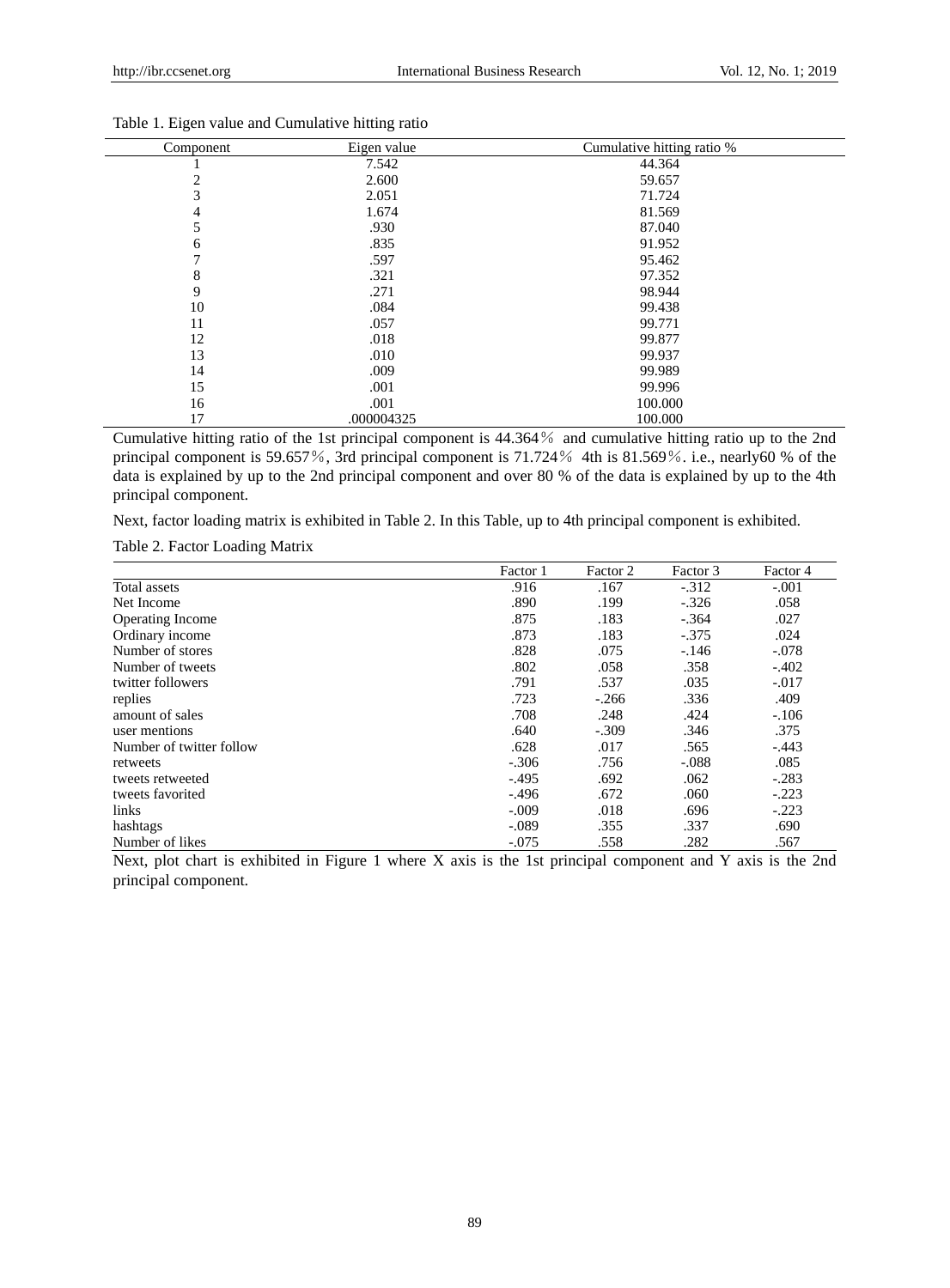

Figure 1. Plot chart of 1st principal component and 2nd principal component

The 1st principal component shows scale, corporate performance, number of tweets, number of followers etc., which means "Scale". The 2nd principal component has a large value at retweets, tweets retweeted, tweets favorited, which implies "Diffusion".

Next, plot chart is exhibited in Figure 2 for the 3rd principal component (X axis) and the 4th principal component (Y axis).



Figure 2. Plot chart of 3rd principal component and 4th principal component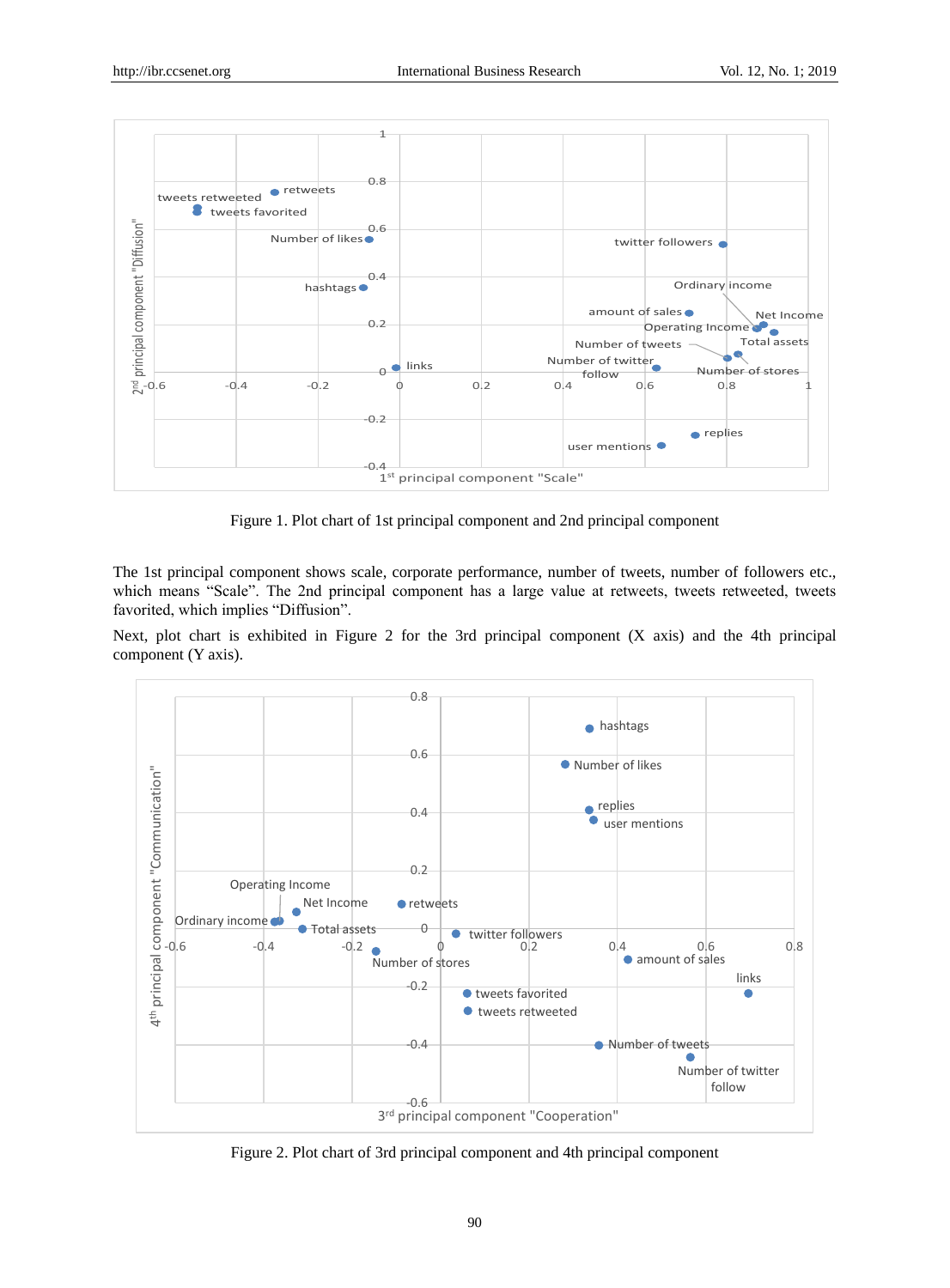Y The 3rd principal component has a large value at links, number of followers etc., which means "Cooperation". The 4th principal component shows hashtags, number of likes, replies etc., which implies "Communication".

Now, the score for each company is exhibited in Table 3 where up to 4th principal component are shown.

Table 3. Score for each company

| Company Name                           | Factor 1   | Factor 2   | Factor 3   | Factor 4   |
|----------------------------------------|------------|------------|------------|------------|
| Lawson                                 | 2.42283    | 0.14188    | 2.37471    | $-1.97311$ |
| Seven & i Holdings                     | 2.80948    | 0.82845    | $-2.48136$ | 0.54066    |
| FamilyMart                             | 1.07412    | $-0.63105$ | $-0.27529$ | $-0.12329$ |
| <b>KFC</b> Holdings Japan              | 0.08515    | $-0.47491$ | 1.64471    | 2.21423    |
| <b>ANRAKUTEI</b>                       | $-0.48214$ | $-0.53992$ | $-0.34107$ | $-0.26968$ |
| Plenus (Hotto Motto)                   | $-0.36807$ | 0.31295    | 0.17732    | $-0.21455$ |
| <b>B-R 31 ICE CREAM</b>                | $-0.06776$ | $-1.35694$ | 0.71867    | 0.37918    |
| <b>MINISTOP</b>                        | $-0.4068$  | 0.82209    | 0.65113    | $-0.56251$ |
| McDonald's Holdings Company (Japan)    | $-0.45266$ | 3.11114    | 0.31551    | 1.00773    |
| <b>SKYLARK (GUSTO)</b>                 | 0.56741    | $-0.49616$ | 0.55266    | 2.20142    |
| <b>KURA</b> Corporation                | $-0.70145$ | 0.76172    | 0.2195     | $-0.87386$ |
| <b>KAPPA CREATE</b>                    | $-0.58062$ | $-0.65942$ | 0.14445    | $-0.9163$  |
| <b>MOS FOOD SERVICES</b>               | $-0.69925$ | 0.83189    | $-0.25741$ | $-1.04256$ |
| Torikizoku                             | $-0.14886$ | $-1.18067$ | $-0.14184$ | 0.33088    |
| CHIKARANOMOTO GLOBAL HOLDINGS (IPPUDO) | $-0.68238$ | 0.65007    | 0.15277    | 0.52569    |
| <b>RINGER HUT</b>                      | $-0.55311$ | $-0.17269$ | $-0.17231$ | $-0.18492$ |
| KOURAKUEN HOLDINGS                     | $-0.62458$ | $-0.20648$ | $-0.70228$ | $-0.30892$ |
| HOTLAND (Tsukiji Gindako)              | $-0.55063$ | $-0.21304$ | $-0.84945$ | $-0.02372$ |
| <b>AKINDO SUSHIRO</b>                  | $-0.30514$ | $-0.64715$ | $-0.7976$  | $-0.36096$ |
| TORIDOLL (MARUKAME UDON)               | $-0.33556$ | $-0.88177$ | $-0.93282$ | $-0.34543$ |

Next, plot chart is exhibited in Figure 3 (The 1st principal component for X axis and the 2nd principal component for Y axis).



Figure 3. Plot chart (The 1st principal component for X axis and the 2nd principal component for Y axis) We can observe the following 5 big clusters.

Right: Seven & i Holdings, Lawson

This is a high corporate performance, high frequency SNS utilization group.

Left Upper: McDonald's Holdings Company (Japan)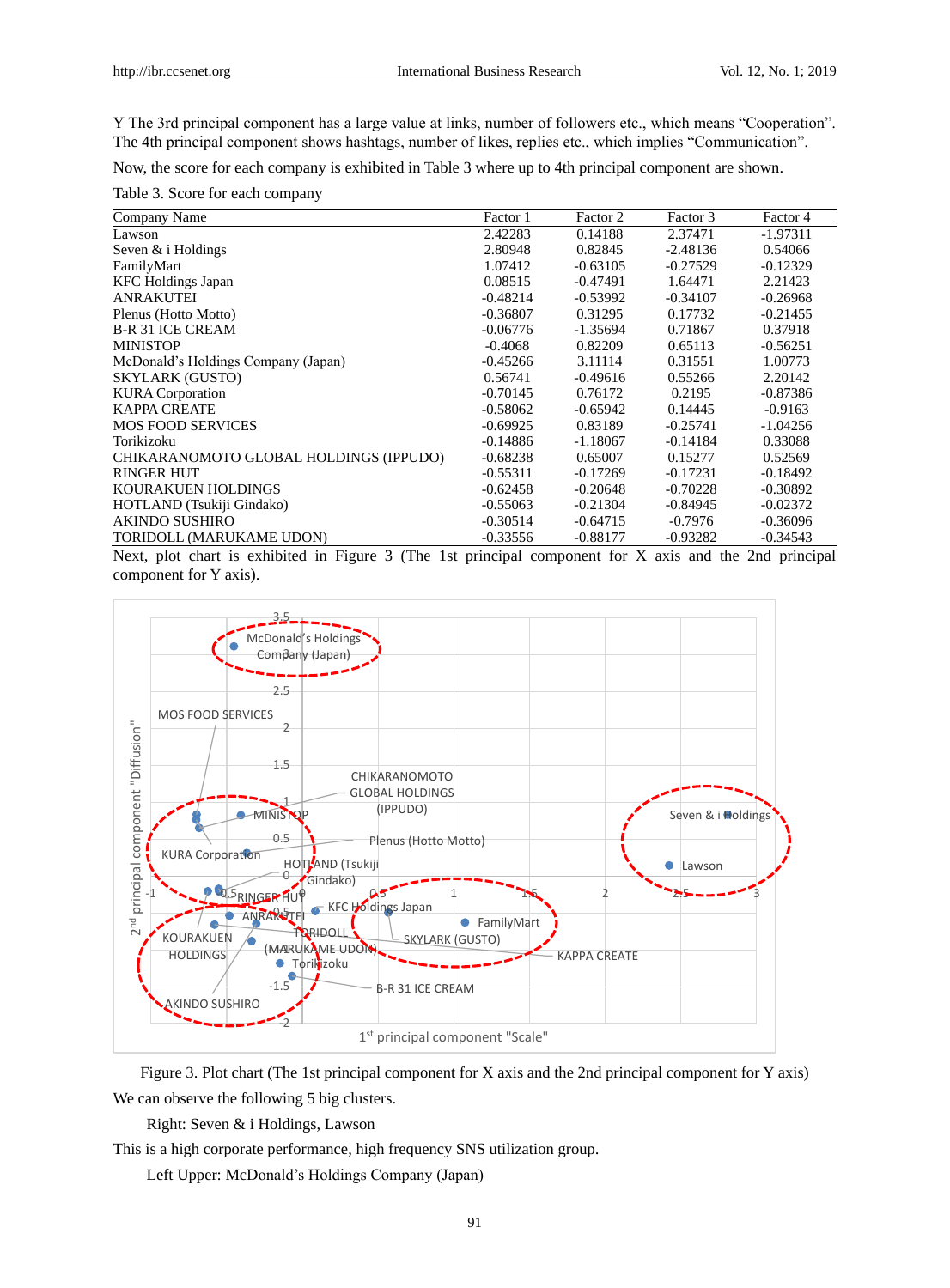This is a single group. It is strong for retweets group. It makes many campaign and has good communication with consumers.

Lower Right: KFC Holdings Japan, SKYLARK (GUSTO), FamilyMart

This cluster has the characteristics that corporate performance and scale are rather big and retweets group are slightly low.

Left: MOS FOOD SERVICES, KURA Corporation, Plenus (Hotto Motto), MINISTOP

MOS FOOD SERVICES carries out the campaign, where the rival is McDonald. But it does not make so much hit as McDonald in the number of retweets.

Lower Left: ANRAKUTEI, Torikizoku, KAPPA CREATE, RINGER HUT, B-R 31 ICE CREAM, KOURAKUEN HOLDINGS, Torikizoku

Scale is rather small and the number of tweets is rather few. They do not make so much effort to SNS or it does not make so much hit.

Next, plot chart is exhibited in Figure 4 where the 3rd principal component is located at X axis and the 4th principal component is placed at Y axis.



Figure 4. Plot chart (the 3rd principal component is located at X axis and the 4th principal component is placed at Y axis)

We can observe the following 6 clusters.

Upper Right: KFC Holdings Japan, SKYLARK (GUSTO)

Although the number of retweets is slightly small, there are many reply from the company. Therefore it is regarded as a high communication group.

Lower Right: Lawson

It has many followers and links but communication level is low.

Center Upper Right: McDonald's Holdings Company (Japan), B-R 31 ICE CREAM, Torikizoku

Communication and the number of followers are rather high. It can be said that they make effort to a certain degree.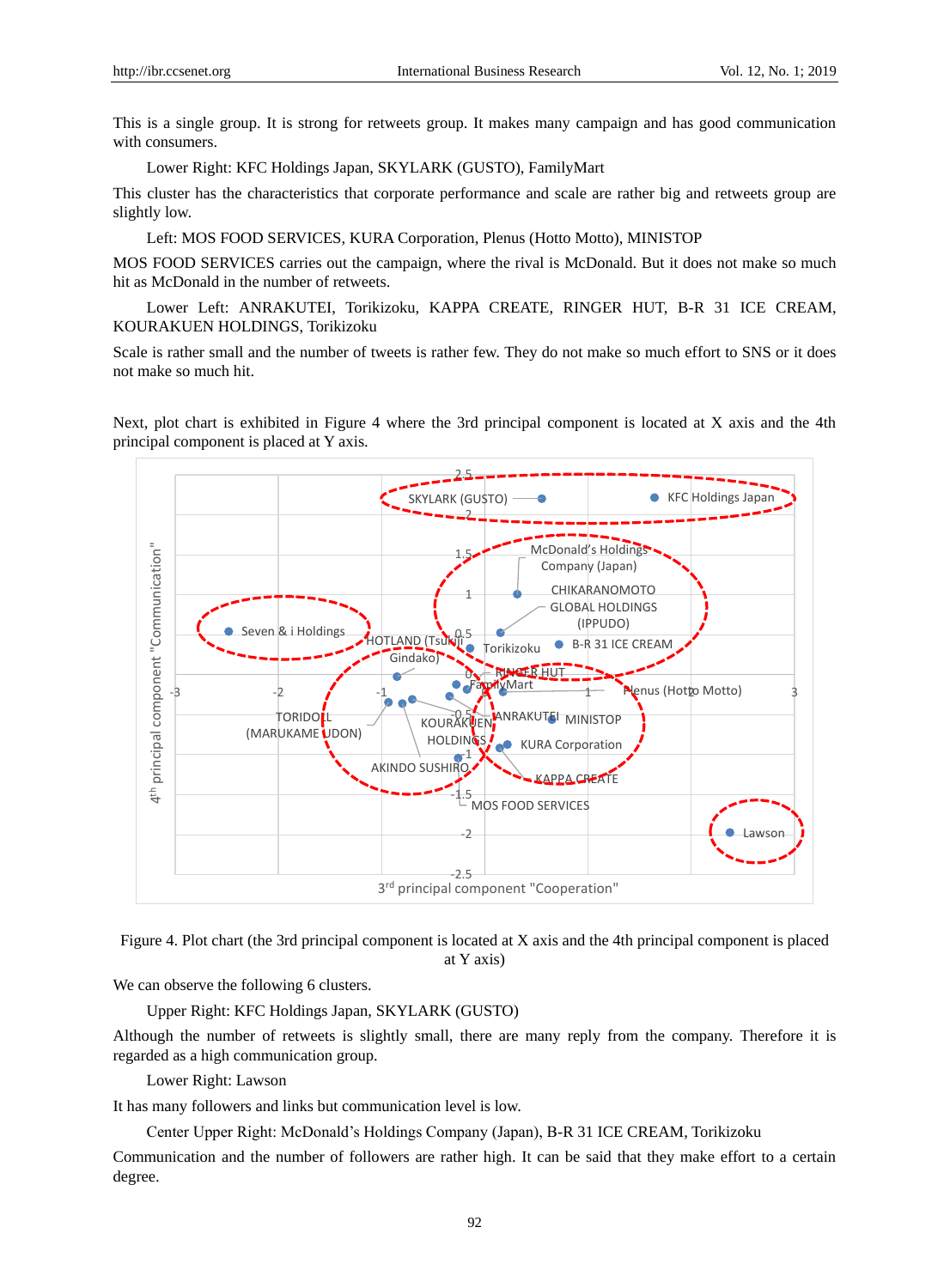#### Center Right Lower: MINISTOP, KAPPA CREATE, KURA Corporation

They have certain number of followers but communication level is low.

Center Left Lower: KOURAKUEN HOLDINGS, AKINDO SUSHIRO, MOS FOOD SERVICES, ANRAKUTEI

It is in the low level communication and the number of followers is in the low level. It can be said that it is a low active group in SNS.

Thus we could obtain fruitful results by utilizing principal component analysis.

#### **3. Cluster Analysis**

Cluster analysis is executed in order to confirm the relationship/closeness among companies. The data used are the same with those of principal component analysis. First of all, cluster cohesion process is exhibited in Table 4.

**Steps** Combined Cluster Cluster 1 Cluster 2 Coefficient Cluster 1 Cluster 2 Next step First stage of cluster 1 21 24 .235 0 0 9 2 18 19 1.326 0 0 7 3 8 10 2.625 0 0 6 4 13 15 4.287 0 0 6 5 5 16 6.672 0 0 10 **6 8 13 10.094 3 4 14** 7 17 18 13.579 0 2 8 8 17 20 18.941 7 0 11 9 14 21 24.791 0 1 11 10 5 9 31.222 5 0 12 11 14 17 39.106 9 8 12 12 5 14 52.321 10 11 14 13 4 12 67.046 0 0 15 14 5 8 87.763 12 6 17 15 3 4 108.636 0 13 18 16 1 1 2 144.735 0 0 19 17 5 11 181.154 14 0 18 18 3 5 223.698 15 17 19 19 1 1 3 360.349 16 18 0

Table 1. Cluster Cohesion Process

Distance is calculated by using Euclidean square distance. Dendrogram by Ward method is exhibited in Figure 5.



Figure 5. Dendrogram by Ward method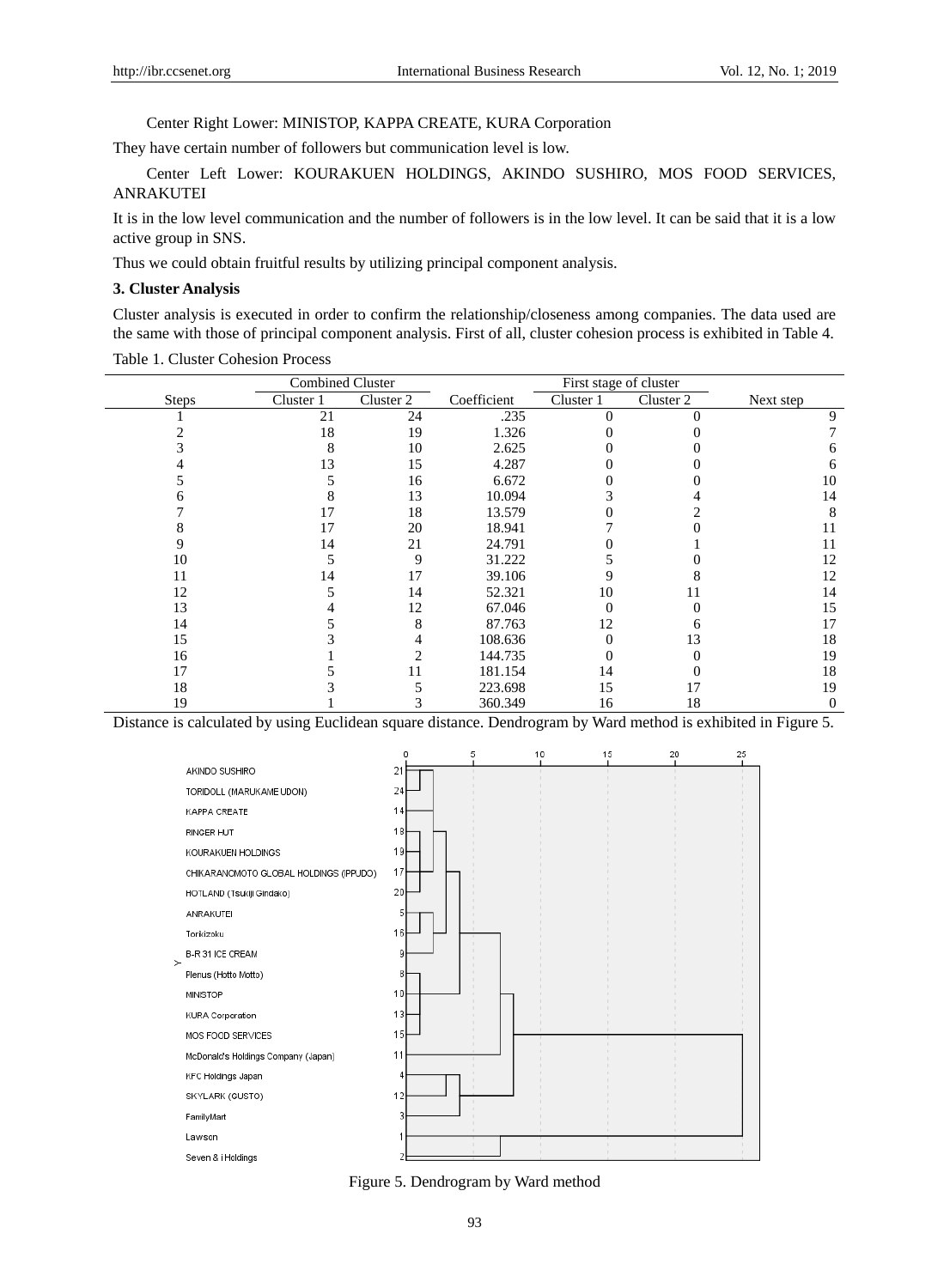Watching carefully in detail, we could find astonishing results. In the principal component analysis for the 1st principal component and the 2nd principal component, we could observe 5 big clusters. Cluster analysis wholly coincided with these results.

The group of AKINDO SUSHIRO  $\sim$  B-R 31 ICE CREAM is the same with those of Lower Left in Figure 3.

The group of Plenus (Hotto Motto)  $\sim$  MOS FOOD SERVICES is the same with those of Left Center in Figure 3.

McDonald's Holdings Company (Japan) corresponds to Left Upper in Figure 3.

KFC Holdings Japan ~ FamilyMart group is the same with those of Lower Right in Figure 3.

Lawson, Seven & i Holdings is located right in Figure 3.

Examining it more in detail, we could find that the classification by Cluster analysis corresponds to the positive part of 1st principal component, negative part of 1st principal component, positive part of 2nd principal component and negative part of 2nd principal component. If we indicate large positive part of 1st principal component as ++, and small one as +, then the expression by the combination of (1st principal component, 2nd principal component) become as follows.

AKINDO SUSHIRO ~ B-R 31 ICE CREAM: Lower Left in Figure 3  $(-,-)$ 

Plenus (Hotto Motto) ~ MOS FOOD SERVICES: Left Center in Figure 3  $(-,+)$ 

McDonald's Holdings Company (Japan): Left Upper in Figure 3  $(-,++)$ 

KFC Holdings Japan ~ FamilyMart: Lower Right in Figure 3  $(+,-)$ 

Lawson, Seven & i Holdings: Right in Figure 3  $(+,+)$ 

Lower two groups consist of positive part of 1st principal component and the upper groups consist of negative part of 1st principal component.

Each group of positive and negative part of 2nd principal component is built by dividing the above big group. These are expressed in Figure 6.



Figure 6. Divided groups by Principal Component Analysis and Cluster Analysis

Principal Component Analysis has much more information than Cluster Analysis because Principal Component Analysis has the information of distance in the plotting plane. Principal Component Analysis and Cluster Analysis are not used at the same time so far, because the method and the objective of using it is quite different. But we have obtained marvelous results as stated above. This relationship should be examined in various cases.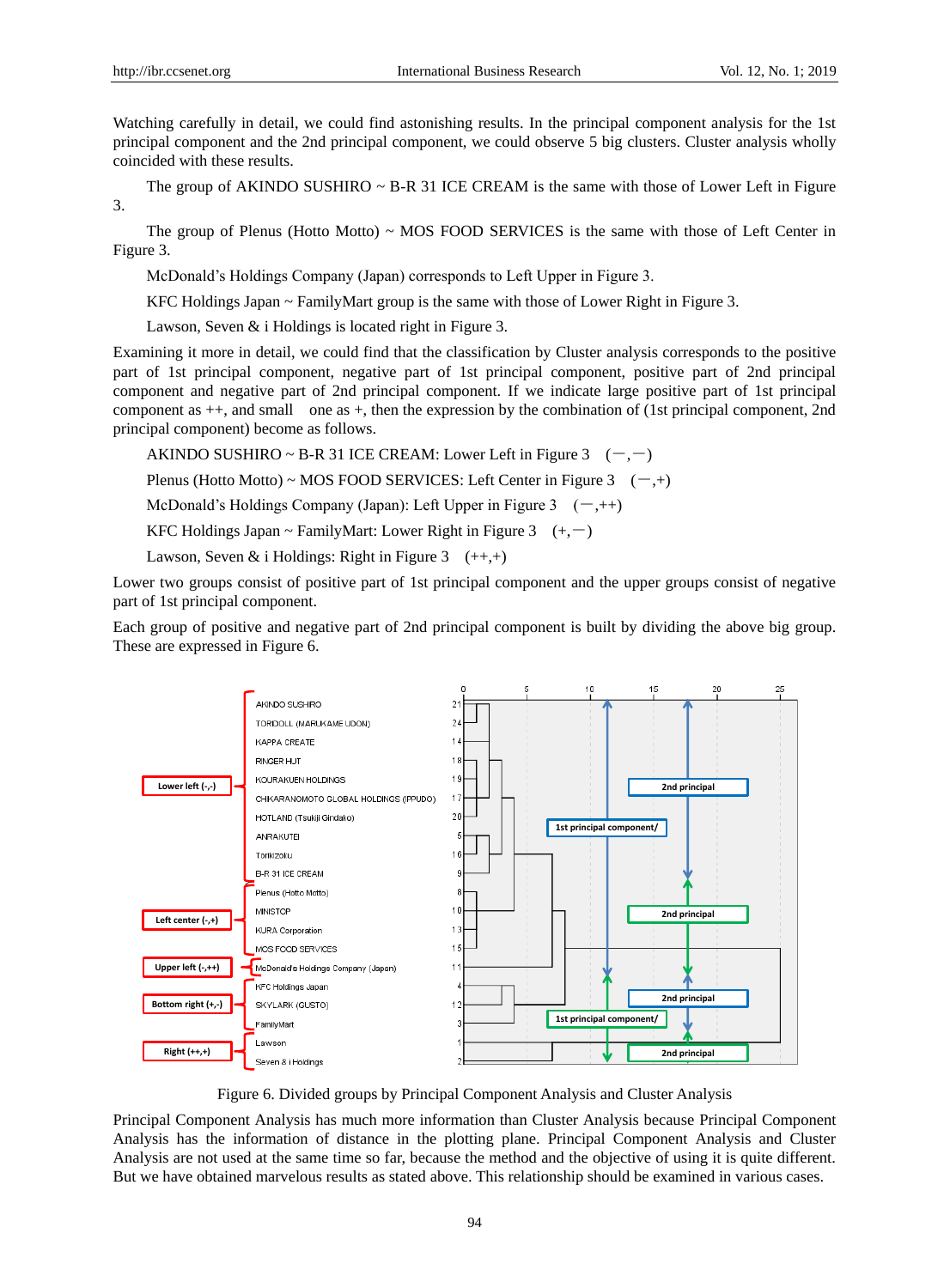#### **4. Remarks**

#### *4.1 Convenience Store Industry*

We have obtained the result that Seven  $\&$  i Holdings and Lawson are in the high corporate performance, high frequency SNS utilization group. They have twitter followers for more than 2 million consumers and are distinct from other companies.

MINISTOP has rather small 380 thousand followers but the number of likes is 2811 which is the most in the convenience store industry. Total retweet is 966527 which is also the most in the convenience store industry. MINISTOP maybe makes some device for the consumers to retweet. Looking into the retweet in detail, MINISTOP makes tweet that if the consumers make follow and retweet, consumers can get coupon by lottery. Thus, many consumers make retweet.

#### *4.2 Restaurant Industry*

From Figure 3, we can observe that McDonald is overwhelming in retweet theme. The example of McDonald's campaign to stimulate retweet is as follows.

If consumers follow McDonald's account (@McDonalds Japan) and retweet the tweet which is to be executed on 20 o'clock May 23, 5 persons are selected by lottery and "Suitable burger" are given for the number of followers.

From Figure 4, we can observe that KFC Holdings Japan is in a high communication group. Followers are 540 thousand, which is 1/4 compared with McDonald, but the number of tweet is 240 thousand, which is 30 times, and the number of follow is 6 thousand, which is 15 times, and the number of replies 3 thousand, which is 30 times compare with McDonald. KFC Holdings Japan is making device as follows.

Consumers can get KFC's LINE stamp by free of charge only by making follow even if the consumers do not retweet.

Thus each company is making every effort to sharpen swords.

#### **5. Conclusion**

Social Networking Service (SNS) is prevailing rapidly in Japan in recent years. Facebook, mixi and Twitter are the popular one. These are utilized in various field of life together with the convenient tool such as smart-phone. In this paper, principal component analysis and cluster analysis are executed in order to clarify the relationship among the corporate performance and the SNS utilization condition. We focus on restaurant industry and convenience store industry, where marketing competition which utilizes SNS to consumers is fierce. Marketing application would then be extracted.

The main results of principal component analysis are as follows.

In the chart of the 1st principal component (X axis) and the 2nd principal component (Y axis), we can observe the following 5 big clusters.

Right: Seven & i Holdings, Lawson

This is a high corporate performance, high frequency SNS utilization group.

Left Upper: McDonald's Holdings Company (Japan)

This is a single group. It is strong for retweets group. It makes many campaign and has good communication with consumers.

Lower Right: KFC Holdings Japan, SKYLARK (GUSTO), FamilyMart

This cluster has the characteristics that corporate performance and scale are rather big and retweets group are slightly low.

Left: MOS FOOD SERVICES, KURACorporation, Plenus (Hotto Motto), MINISTOP

MOS FOOD SERVICES carries out the campaign, where the rival is McDonald. But it does not make so much hit as McDonald in the number of retweets.

Lower Left: ANRAKUTEI, Torikizoku, KAPPA CREATE, RINGER HUT, B-R 31 ICE CREAM, KOURAKUEN HOLDINGS, Torikizoku

Scale is rather small and the number of tweets is rather few. They do not make so much effort to SNS or it does not make so much hit.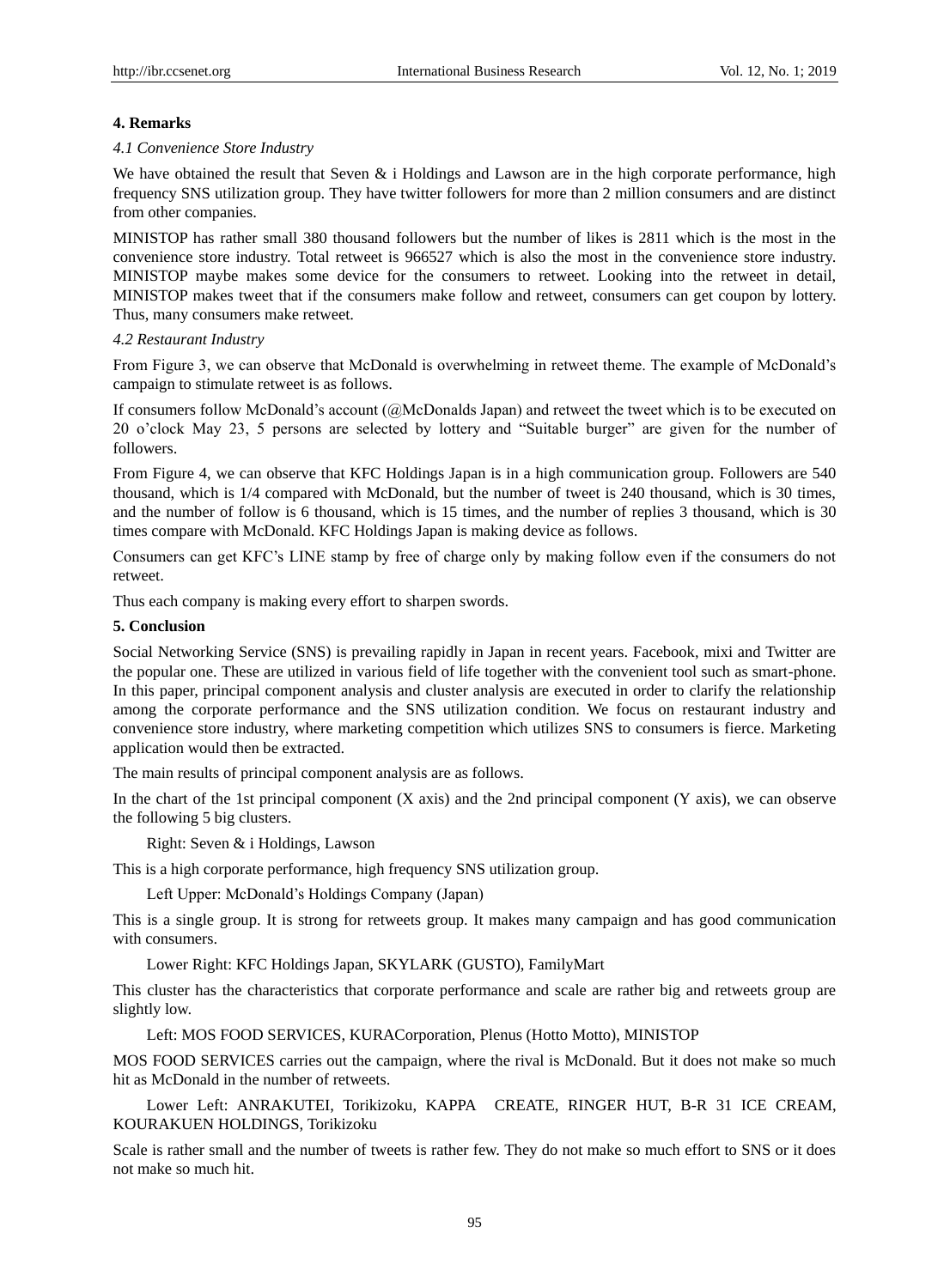Cluster analysis was executed in order to confirm the relationship/closeness among companies. The data used were the same with those of principal component analysis.

In the principal component analysis for the 1st principal component and the 2nd principal component, we could observe 5 big clusters as stated above. Cluster analysis wholly coincided with these results. This is really an astonishing result. Principal Component Analysis and Cluster Analysis are not used at the same time so far, because the method and the objective of using it is quite different. But we have obtained marvelous results as stated above. This relationship should be examined in various cases.

These are utilized for constructing a much more effective and useful marketing plan building for SNS. Although it has a limitation that it is restricted in the number of research, we could obtain the fruitful results. To confirm the findings by utilizing the new consecutive records would be the future works to be investigated.

#### **References**

- Kadowaki, T., Yamakata, Y., & Tanaka, K. (2014). "Recipe search for blog-type recipe articles based on a user's situation" IEICE technical report 114, pp13-18.
- Sako, R., & Hara, M. (2013). "Implementation of Gender Recognition System for Twitter User" The 29th Fuzzy System Symposium (Osaka, September 9-11).
- Tamai, M., et al. (2016). On Estimating Tendency toward Depression with Analysis of Tweet contents. The Association for Natural Language Processing, pp385-388.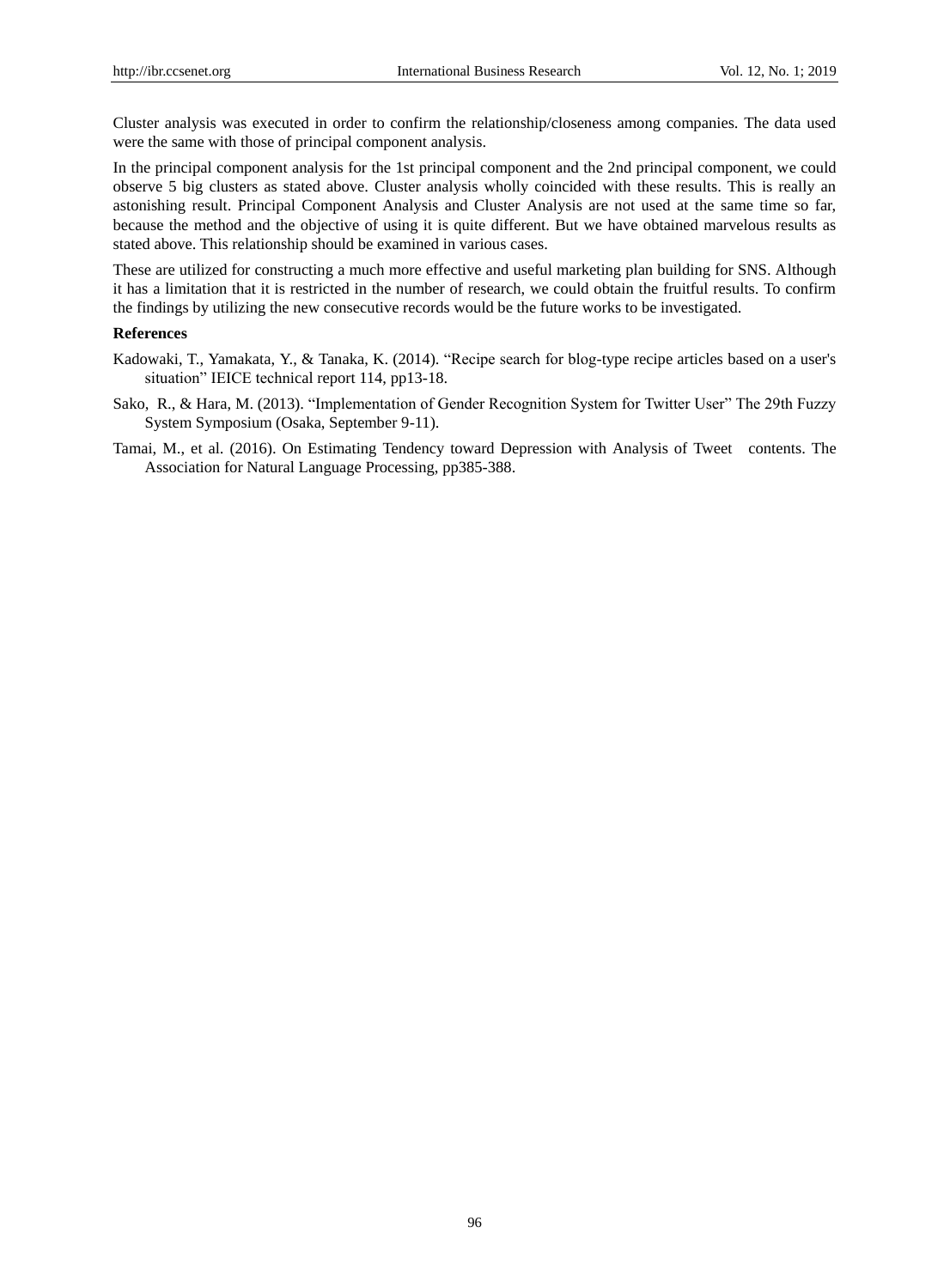# **Appendix**

| Name of enterprise                              | Financial                          |                |                                  |                          |                      |                          |                             | Number of employees Amount of sales Per-store sales figures   Operating Income   Ordinary income |                          |  |
|-------------------------------------------------|------------------------------------|----------------|----------------------------------|--------------------------|----------------------|--------------------------|-----------------------------|--------------------------------------------------------------------------------------------------|--------------------------|--|
| Lawson                                          | consolidated                       |                | 5446                             |                          | 583,452,000,000      |                          | 44,500,953                  | 72,541,000,000                                                                                   | 69,622,000,000           |  |
| Seven & i Holdings                              | individual                         |                | 440                              |                          | 217,860,000,000      |                          | 11,217,176                  | 194,297,000,000                                                                                  | 193,329,000,000          |  |
| Family Mart                                     | individual                         |                | 5638                             |                          | 175,203,000,000      |                          | 7,151,143                   | 23,183,000,000                                                                                   | 26,791,000,000           |  |
| <b>KFC Holdings Japan</b>                       | consolidated                       |                | 4602                             |                          | 88,032,000,000       |                          | 76,616,188                  | 2,558,000,000                                                                                    | 2,425,000,000            |  |
| ANRAKUTEI                                       | consolidated                       |                | 99,999,999                       |                          | 15272000000          |                          | 99,999,999                  | 22,000,000                                                                                       | 243,000,000              |  |
| YOSHINOYA CO.,LTD                               | individual                         |                | 173                              |                          | 56,565,000,000       |                          | 46,864,126                  | 281,000,000                                                                                      | 344,000,000              |  |
| Duskin Co., Ltd.(Mister Donut)                  | individual                         |                | 3667                             |                          | 134,245,000,000      |                          | 115,728,448                 | 4,069,000,000                                                                                    | 6,478,000,000            |  |
| Plenus (Hotto Motto)                            | individual                         |                | 9361                             |                          | 138,282,000,000      |                          | 51,966,178                  | 6,938,000,000                                                                                    | 7,590,000,000            |  |
| B-R 31 ICE CREAM                                | individual                         |                | 333                              |                          | 19,706,000,000       |                          | 16,714,165                  | 486,000,000                                                                                      | 557,000,000              |  |
| MINISTOP                                        | consolidated                       |                | 896                              |                          | 196,955,000,000      |                          | 87,032,700<br>1,241,000,000 |                                                                                                  | 2,284,000,000            |  |
| McDonald's Holdings Company (Japan)             | consolidated                       |                | 99,999,999                       |                          | 226,646,000,000      |                          | 77,858,468                  | 6,930,000,000                                                                                    | 6,614,000,000            |  |
| SKYLARK (GUSTO)                                 | consolidated                       |                | 99,999,999                       |                          | 354,513,000,000      |                          | 115,551,825                 | 31,249,000,000                                                                                   | 28,952,000,000           |  |
| KURACorporation                                 | consolidated                       |                | 10270                            |                          | 110949000000         |                          | 288,179,221                 | 6519000000                                                                                       | 6802000000               |  |
| KAPPA CREATE                                    | consolidated                       |                | 112                              |                          | 66257000000          |                          | 188,766,382                 | $-668000000$                                                                                     | $-522000000$             |  |
| <b>MOS FOOD SERVICES</b>                        | consolidated                       |                | 1035                             |                          | 52,346,000,000       |                          | 38,433,186                  | 3,823,000,000                                                                                    | 4,090,000,000            |  |
| Torikizoku                                      | consolidated                       |                | 99,999,999                       |                          | 29336000000          |                          | 59,626,016                  | 1,457,000,000                                                                                    | 1,426,000,000            |  |
| CHIKARANOMOTO GLOBAL HOLDINGS (IPI consolidated |                                    |                | 99,999,999                       |                          | 1,983,000,000        |                          | 14,909,774                  | 289,000,000                                                                                      | 281,000,000              |  |
| <b>RINGER HUT</b>                               | consolidated                       |                | 659                              |                          | 20,104,000,000       |                          | 31,217,391                  | 1,648,000,000                                                                                    | 2,520,000,000            |  |
| KOURAKUEN HOLDINGS                              | consolidated                       |                | 4649                             |                          | 14,423,000,000       |                          | 26,512,868                  | 1,004,000,000                                                                                    | 1,362,000,000            |  |
| HOTLAND (Tsukiji Gindako)                       | consolidated                       |                | 99,999,999                       |                          | 26,536,000,000       |                          | 39,903,759                  | 1,492,000,000                                                                                    | 1,416,000,000            |  |
| AKINDO SUSHIRO                                  | individual                         |                | 99,999,999                       |                          | 156402000000         |                          | 353,850,679                 | 9204000000                                                                                       | 8995000000               |  |
| Pepper Food Service Co., Ltd.                   | individual                         |                | 365                              |                          | 22337000000          |                          | 82,121,324                  | 99,999,999                                                                                       | 1033000000               |  |
| COCO'S JAPAN CO.                                | individual                         |                | 6219                             |                          | 58,532,000,000       |                          | 100,226,027                 | 99,999,999                                                                                       | 2,481,000,000            |  |
| TORIDOLL (MARUKAME UDON)                        | individual                         |                | 9379                             |                          | 89,611,000,000       |                          | 102,179,019                 | 9,886,000,000                                                                                    | 9,498,000,000            |  |
| Ohsho Food Service Corporation                  | individual                         |                | 8138                             |                          | 75,078,000,000       |                          | 104,711,297                 | 5,494,000,000                                                                                    | 5,801,000,000            |  |
|                                                 |                                    |                |                                  |                          |                      |                          |                             |                                                                                                  |                          |  |
| The ordinary profit rate (sales)                | Net Income<br>Net income per share |                | Total assets                     |                          | Net assets per share |                          |                             | Sales volume per person                                                                          | Net income per person    |  |
|                                                 | 11.93% 31,381,000,000              | 313.81         | 803,212,000,000                  |                          |                      | 2,643.97                 |                             | 107,134,043.33                                                                                   | 5,762,210.80             |  |
|                                                 | 88.74% 73,558,000,000              | 83.18          | 1,845,861,000,000                |                          |                      | 1,670.18                 |                             | 495,136,363.64                                                                                   | 167, 177, 272. 73        |  |
|                                                 | 15.29% 10,519,000,000              | 95.03          | 918,059,000,000                  |                          |                      | 3,929.84                 |                             | 31,075,381.34                                                                                    | 1,865,732.53             |  |
|                                                 | 2.75% 1,365,000,000                | 60.9           | 39,484,000,000                   |                          |                      | 944.43                   |                             | 19,129,074.32                                                                                    | 296,610.17               |  |
| 1.59%                                           | 25,000,000                         | 11.92          | 13,556,000,000                   |                          |                      | 2594.16                  |                             | 99,999,999                                                                                       | 99,999,999               |  |
| 0.61%                                           | 1,500,000,000                      | 23.25          | 84,713,000,000                   |                          |                      | 791.05                   |                             | 326,965,317.92                                                                                   | 8,670,520.23             |  |
| 4.83%                                           | 3,723,000,000                      | 68.09          |                                  | 99,999,999               |                      | 99,999,999               |                             | 36,608,944.64                                                                                    | 1,015,271.34             |  |
| 5.49%<br>2.83%                                  | 4,221,000,000<br>175,000,000       | 110.27<br>18.2 | 91,351,000,000<br>18,364,000,000 |                          |                      | 1,711.27<br>995.02       |                             | 14,772,139.73<br>59, 177, 177. 18                                                                | 450,913.36<br>525,525.53 |  |
| 1.16%                                           | 215,000,000                        | 7.43           | 121,395,000,000                  |                          |                      | 1,970.28                 |                             | 219,815,848.21                                                                                   | 239,955.36               |  |
|                                                 | 2.92% 5,366,000,000                | 40.37          | 180,499,000,000                  |                          |                      | 827.32                   |                             | 99,999,999                                                                                       | 99,999,999               |  |
|                                                 | 8.17% 18,213,000,000               | 93.57          | 318,317,000,000                  |                          |                      | 586.13                   |                             | 99,999,999                                                                                       | 99,999,999               |  |
| 6.13%                                           | 4389000000                         | 222.31         | 46112000000                      |                          |                      | 1533.41                  |                             | 10,803,213.24                                                                                    | 427,361.25               |  |
| $-0.79%$                                        | $-6304000000$                      | $-129.63$      | 27,687,000,000                   |                          |                      | 228.22                   |                             | 591,580,357.14                                                                                   | $-56,285,714.29$         |  |
|                                                 | 7.81% 2,358,000,000                | 75.72          | 55,063,000,000                   |                          |                      | 1,359.84                 |                             | 50,575,845.41                                                                                    | 2,278,260.87             |  |
|                                                 | 967000000                          | 83.55          | 15942000000                      |                          |                      | 546.58                   |                             | 293.36                                                                                           | 9.67                     |  |
| 14.17%                                          | 242,000,000                        | 23.48          | 6,690,000,000                    |                          |                      | 317.55                   |                             | 99,999,999                                                                                       | 99,999,999               |  |
| 12.53%                                          | 1,592,000,000                      | 71.98          | 30,721,000,000                   |                          |                      | 678.8                    |                             | 30,506,828.53                                                                                    | 2,415,781.49             |  |
| 9.44%                                           | 963,000,000                        | 61.8           | 21,393,000,000                   |                          |                      | 533.58                   |                             | 3,102,387.61                                                                                     | 207,141.32               |  |
| 5.34%                                           | $-751,000,000$                     | $-40.97$       | 14,816,000,000                   |                          |                      | 213.28                   |                             | 99,999,999                                                                                       | 99,999,999               |  |
| 5.75%                                           | 6952000000                         | 253.16         | 125562000000                     |                          |                      | 1145.36                  |                             | 99,999,999                                                                                       | 99,999,999               |  |
| 4.62%                                           | 633000000<br>4.24% 1,450,000,000   | 64.7<br>85.46  |                                  | 99,999,999<br>99,999,999 |                      | 99,999,999<br>99,999,999 |                             | 99,999,999<br>9,411,802.54                                                                       | 99,999,999<br>233,156.46 |  |
|                                                 |                                    |                |                                  |                          |                      |                          |                             |                                                                                                  |                          |  |

10.60% 5,467,000,000 126.48 53,601,000,000 652.34 9,554,430.11 582,897.96 7.73% 3,839,000,000 203.92 64,727,000,000 2,341.11 9,225,608.26 471,737.53